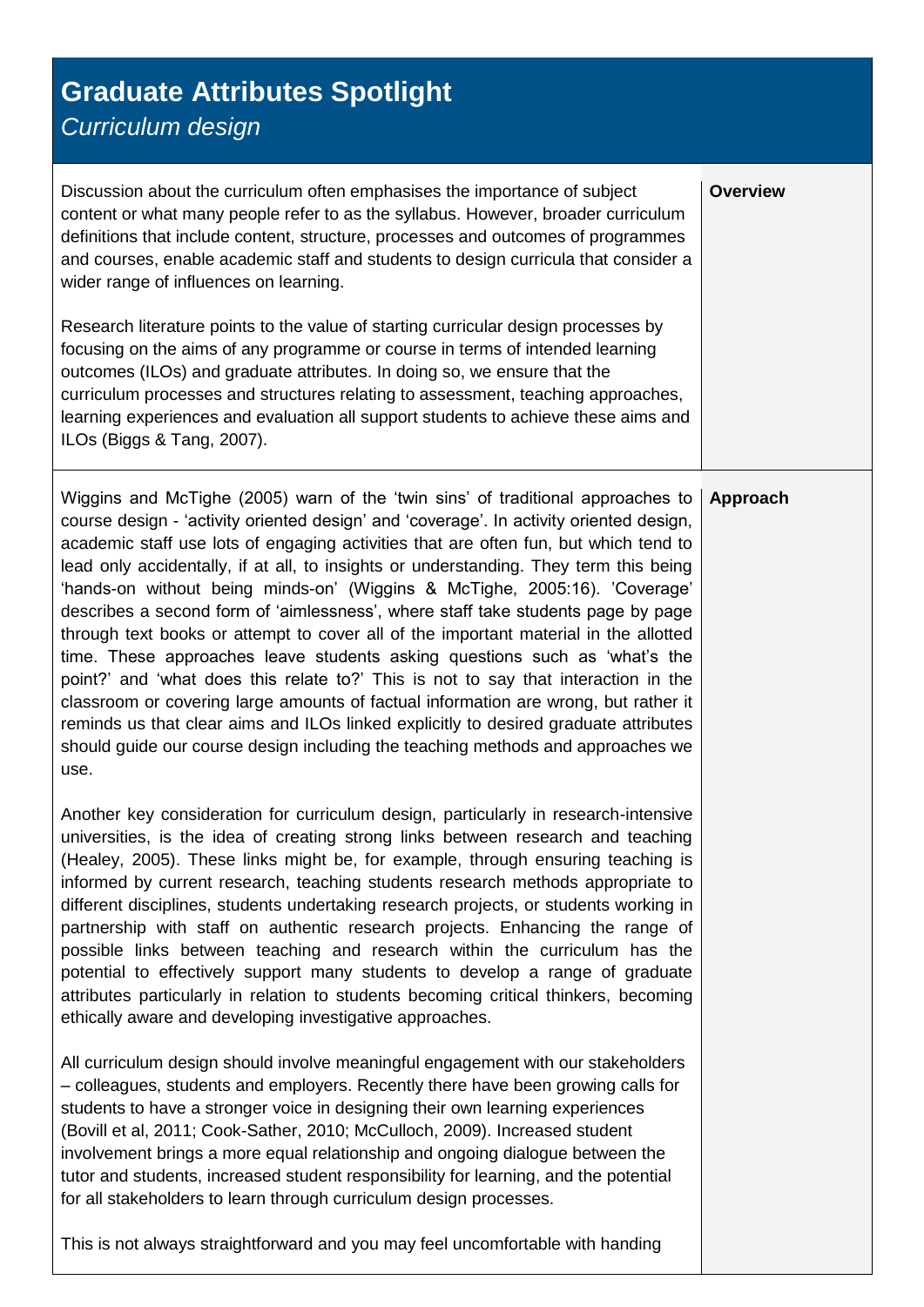over some decision-making to students. You may also be concerned about professional body requirements that constrain curriculum design. However, curriculum design does not have to either involve students or not: there is a continuum of possibility between gathering student feedback to inform curricula through to having students as active partners on curriculum planning committees and designing elements of the curriculum.

Where students have been included there is evidence of beneficial outcomes for their graduate attributes development such as growth in confidence, skills in collaborating with peers, better grades and a growth in meta cognitive awareness about the learning process (Bovill et al, 2011). When designing programmes and courses:

- 1. Think carefully about who you involve in curriculum design processes to ensure that from the outset all relevant stakeholders can contribute to defining the aims and ILOs of courses and programmes. Use this process as an opportunity to identify the graduate attributes that students should develop during your course.
- 2. Try using an 'outcomes approach' to programme design. Define the graduate attributes and ILOs that students should be able to demonstrate by the end of a programme of study. Map out how students will make stepped progress towards these goals via key milestones. This will enable you to see beyond the content and to avoid 'over-stuffing' the curriculum to achieve comprehensive 'coverage'.
- 3. Ensure that course aims and ILOs fit within overarching programme aims, ILOs and graduate attribute goals. Once course aims and ILOs are set, consider how you will assess these outcomes. Develop teaching approaches that enable students to successfully meet the learning outcomes. By following this approach, disciplinary content is considered alongside other broader learning outcomes.
- 4. Identify difficult-to-understand disciplinary concepts and concentrate design time on how you will effectively teach these. Our graduate attributes include students becoming investigative, resourceful and capable of self-directed learning. Think about the tasks and exercises you might set students that will involve them having to find out some of your discipline's content knowledge for themselves.
- 5. As students progress, continue to make links between the knowledge and skills they are developing in their programme of study and the ILOs and graduate attributes that form their overarching goals.

For example, if you wish to enhance students' confidence and effective communication:

 Ensure learning outcomes include expectations relating to oral as well as written communication. For example, you might include marking criteria for presentations that reward well constructed arguments and well articulated and defended ideas, as well as the traditional recognition for accurate